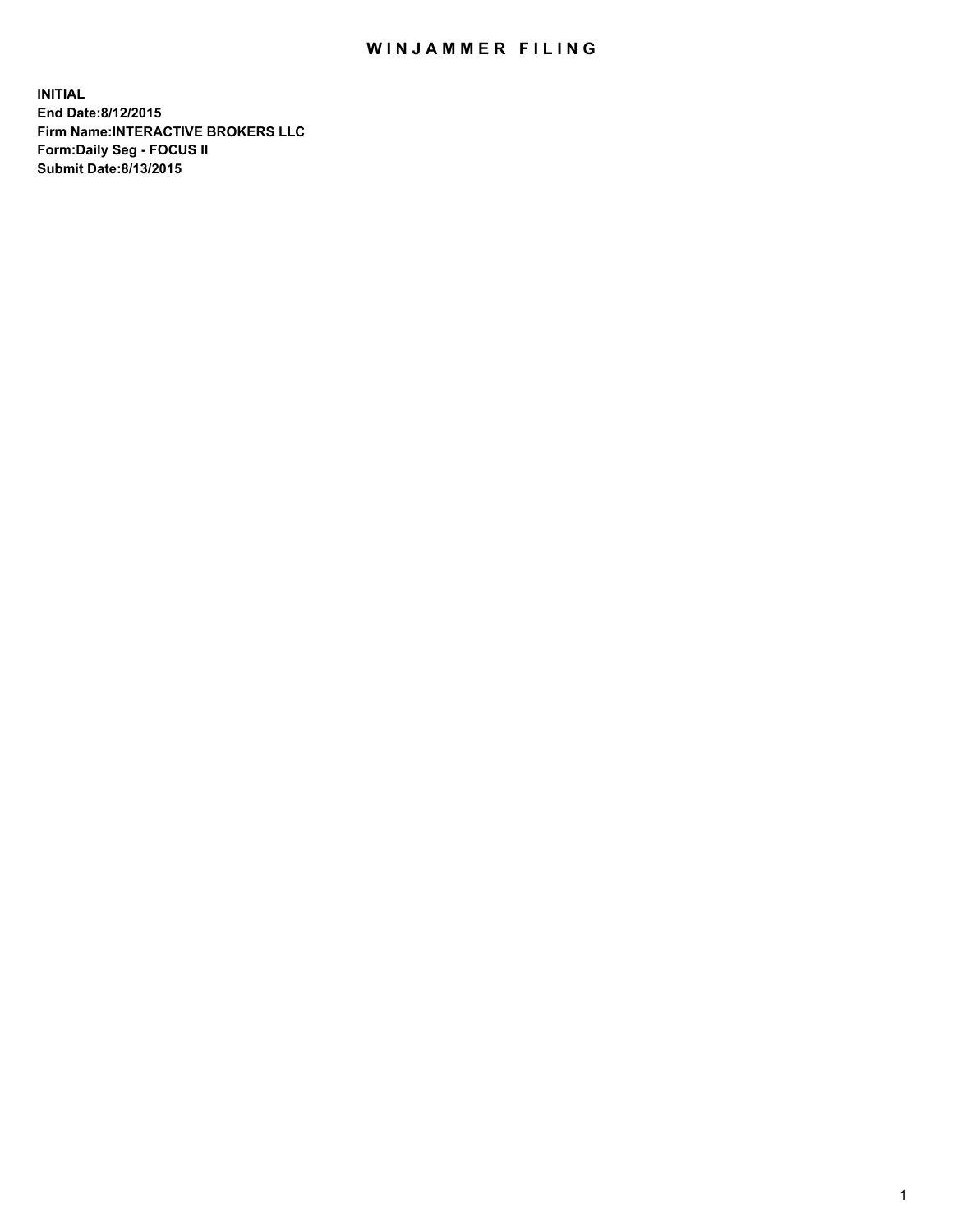## **INITIAL End Date:8/12/2015 Firm Name:INTERACTIVE BROKERS LLC Form:Daily Seg - FOCUS II Submit Date:8/13/2015 Daily Segregation - Cover Page**

| Name of Company<br><b>Contact Name</b><br><b>Contact Phone Number</b><br><b>Contact Email Address</b>                                                                                                                                                                                                                          | <b>INTERACTIVE BROKERS LLC</b><br><b>Michael Ellman</b><br>203-422-8926<br>mellman@interactivebrokers.co<br>$m$ |
|--------------------------------------------------------------------------------------------------------------------------------------------------------------------------------------------------------------------------------------------------------------------------------------------------------------------------------|-----------------------------------------------------------------------------------------------------------------|
| FCM's Customer Segregated Funds Residual Interest Target (choose one):<br>a. Minimum dollar amount: ; or<br>b. Minimum percentage of customer segregated funds required:% ; or<br>c. Dollar amount range between: and; or<br>d. Percentage range of customer segregated funds required between:% and%.                         | $\overline{\mathbf{0}}$<br>0<br>155,000,000 245,000,000<br>0 <sub>0</sub>                                       |
| FCM's Customer Secured Amount Funds Residual Interest Target (choose one):<br>a. Minimum dollar amount: ; or<br>b. Minimum percentage of customer secured funds required:%; or<br>c. Dollar amount range between: and; or<br>d. Percentage range of customer secured funds required between: % and %.                          | $\underline{\mathbf{0}}$<br>0<br>80,000,000 120,000,000<br>0 <sub>0</sub>                                       |
| FCM's Cleared Swaps Customer Collateral Residual Interest Target (choose one):<br>a. Minimum dollar amount: ; or<br>b. Minimum percentage of cleared swaps customer collateral required:% ; or<br>c. Dollar amount range between: and; or<br>d. Percentage range of cleared swaps customer collateral required between:% and%. | $\overline{\mathbf{0}}$<br>$\overline{\mathbf{0}}$<br>0 <sub>0</sub><br>0 <sup>0</sup>                          |

Attach supporting documents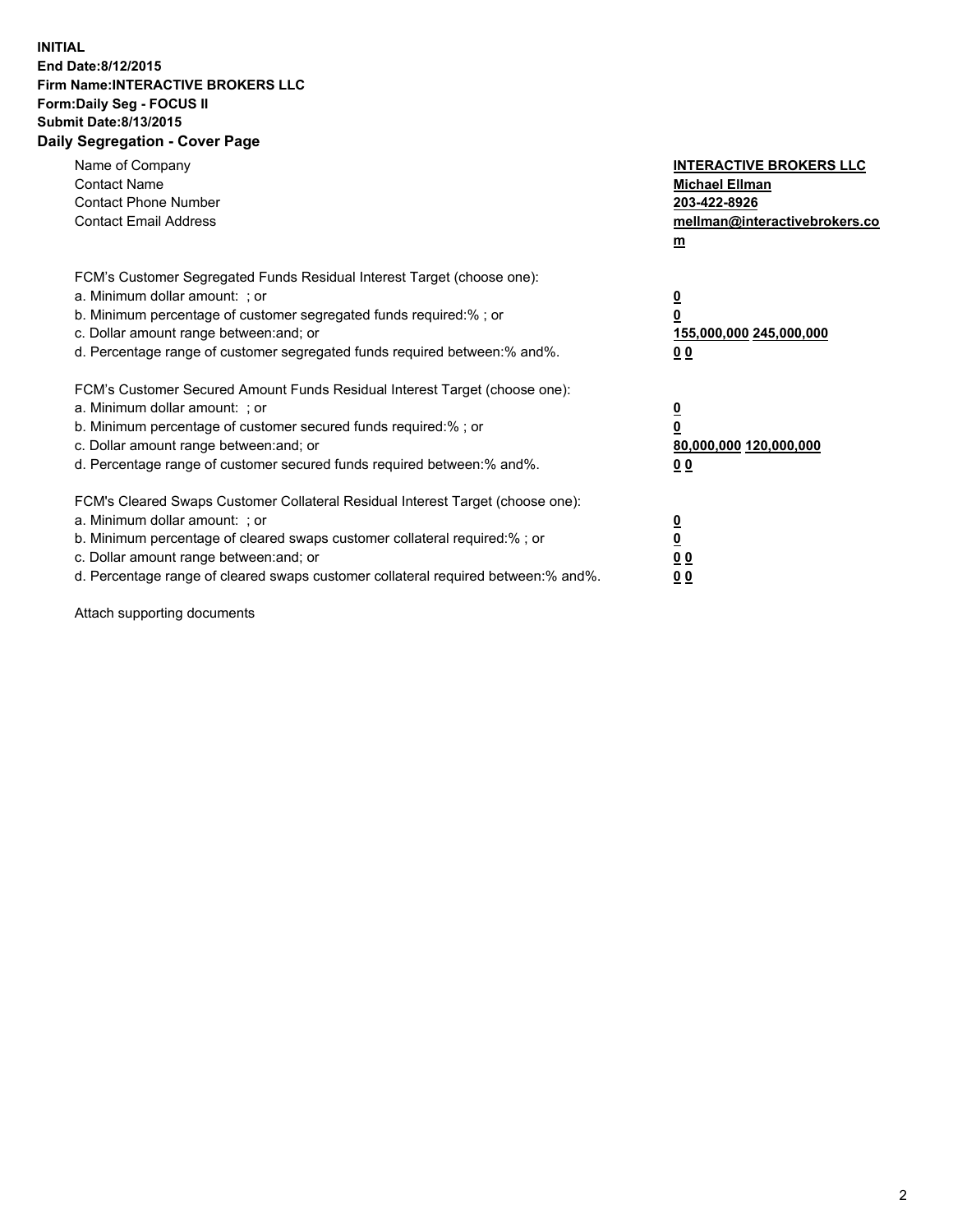## **INITIAL End Date:8/12/2015 Firm Name:INTERACTIVE BROKERS LLC Form:Daily Seg - FOCUS II Submit Date:8/13/2015 Daily Segregation - Secured Amounts**

|                | Daily Jegregation - Jeculed Aniounts                                                                       |                                                |
|----------------|------------------------------------------------------------------------------------------------------------|------------------------------------------------|
|                | Foreign Futures and Foreign Options Secured Amounts                                                        |                                                |
|                | Amount required to be set aside pursuant to law, rule or regulation of a foreign                           | $0$ [7305]                                     |
|                | government or a rule of a self-regulatory organization authorized thereunder                               |                                                |
| 1.             | Net ledger balance - Foreign Futures and Foreign Option Trading - All Customers                            |                                                |
|                | A. Cash                                                                                                    | 427,223,726 [7315]                             |
|                | B. Securities (at market)                                                                                  | $0$ [7317]                                     |
| 2.             | Net unrealized profit (loss) in open futures contracts traded on a foreign board of trade                  | -19,443,656 [7325]                             |
| 3.             | Exchange traded options                                                                                    |                                                |
|                | a. Market value of open option contracts purchased on a foreign board of trade                             | 28,758 [7335]                                  |
|                | b. Market value of open contracts granted (sold) on a foreign board of trade                               | -46,356 [7337]                                 |
| 4.             | Net equity (deficit) (add lines 1.2. and 3.)                                                               | 407,762,472 [7345]                             |
| 5.             | Account liquidating to a deficit and account with a debit balances - gross amount                          | 636,250 [7351]                                 |
|                | Less: amount offset by customer owned securities                                                           | 0 [7352] 636,250 [7354]                        |
| 6.             | Amount required to be set aside as the secured amount - Net Liquidating Equity                             | 408,398,722 [7355]                             |
|                | Method (add lines 4 and 5)                                                                                 |                                                |
| 7.             | Greater of amount required to be set aside pursuant to foreign jurisdiction (above) or line                | 408,398,722 [7360]                             |
|                | 6.                                                                                                         |                                                |
|                | FUNDS DEPOSITED IN SEPARATE REGULATION 30.7 ACCOUNTS                                                       |                                                |
| 1 <sub>1</sub> | Cash in banks                                                                                              |                                                |
|                | A. Banks located in the United States                                                                      | 68 [7500]                                      |
|                | B. Other banks qualified under Regulation 30.7                                                             | 0 [7520] 68 [7530]                             |
| 2.             | Securities                                                                                                 |                                                |
|                | A. In safekeeping with banks located in the United States                                                  | 425,513,490 [7540]                             |
|                | B. In safekeeping with other banks qualified under Regulation 30.7                                         | 0 [7560] 425,513,490 [7570]                    |
| 3.             | Equities with registered futures commission merchants                                                      |                                                |
|                | A. Cash                                                                                                    | $0$ [7580]                                     |
|                | <b>B.</b> Securities                                                                                       | $0$ [7590]                                     |
|                | C. Unrealized gain (loss) on open futures contracts                                                        | $0$ [7600]                                     |
|                | D. Value of long option contracts                                                                          | $0$ [7610]                                     |
|                | E. Value of short option contracts                                                                         | 0 [7615] 0 [7620]                              |
| 4.             | Amounts held by clearing organizations of foreign boards of trade                                          |                                                |
|                | A. Cash                                                                                                    | $0$ [7640]                                     |
|                | <b>B.</b> Securities                                                                                       | $0$ [7650]                                     |
|                | C. Amount due to (from) clearing organization - daily variation                                            | $0$ [7660]                                     |
|                | D. Value of long option contracts                                                                          | $0$ [7670]                                     |
|                | E. Value of short option contracts                                                                         | 0 [7675] 0 [7680]                              |
| 5.             | Amounts held by members of foreign boards of trade                                                         |                                                |
|                | A. Cash                                                                                                    | 116,098,366 [7700]                             |
|                | <b>B.</b> Securities                                                                                       | $0$ [7710]                                     |
|                | C. Unrealized gain (loss) on open futures contracts                                                        | -7,505,742 [7720]                              |
|                | D. Value of long option contracts                                                                          | 28,764 [7730]                                  |
|                | E. Value of short option contracts                                                                         | <mark>-46,354</mark> [7735] 108,575,034 [7740] |
| 6.             | Amounts with other depositories designated by a foreign board of trade                                     | $0$ [7760]                                     |
| 7.             | Segregated funds on hand                                                                                   | $0$ [7765]                                     |
| 8.             | Total funds in separate section 30.7 accounts                                                              | 534,088,592 [7770]                             |
| 9.             | Excess (deficiency) Set Aside for Secured Amount (subtract line 7 Secured Statement<br>Page 1 from Line 8) | 125,689,870 [7380]                             |
| 10.            | Management Target Amount for Excess funds in separate section 30.7 accounts                                | 80,000,000 [7780]                              |
| 11.            | Excess (deficiency) funds in separate 30.7 accounts over (under) Management Target                         | 45,689,870 [7785]                              |
|                |                                                                                                            |                                                |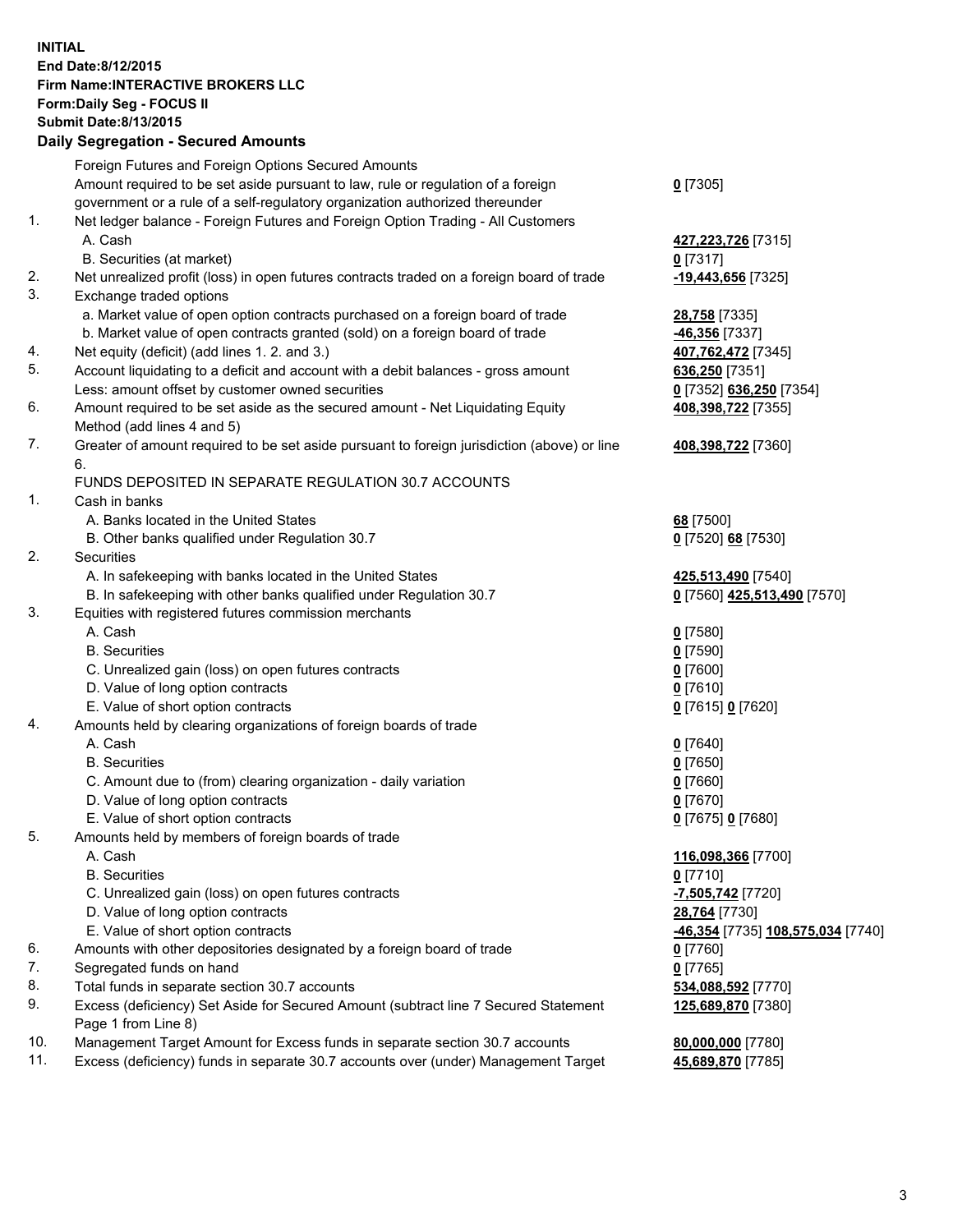**INITIAL End Date:8/12/2015 Firm Name:INTERACTIVE BROKERS LLC Form:Daily Seg - FOCUS II Submit Date:8/13/2015 Daily Segregation - Segregation Statement** SEGREGATION REQUIREMENTS(Section 4d(2) of the CEAct) 1. Net ledger balance A. Cash **2,643,647,197** [7010] B. Securities (at market) **0** [7020] 2. Net unrealized profit (loss) in open futures contracts traded on a contract market **-22,933,931** [7030] 3. Exchange traded options A. Add market value of open option contracts purchased on a contract market **104,987,337** [7032] B. Deduct market value of open option contracts granted (sold) on a contract market **-174,207,597** [7033] 4. Net equity (deficit) (add lines 1, 2 and 3) **2,551,493,006** [7040] 5. Accounts liquidating to a deficit and accounts with debit balances - gross amount **102,132** [7045] Less: amount offset by customer securities **0** [7047] **102,132** [7050] 6. Amount required to be segregated (add lines 4 and 5) **2,551,595,138** [7060] FUNDS IN SEGREGATED ACCOUNTS 7. Deposited in segregated funds bank accounts A. Cash **402,971,957** [7070] B. Securities representing investments of customers' funds (at market) **1,319,082,364** [7080] C. Securities held for particular customers or option customers in lieu of cash (at market) **0** [7090] 8. Margins on deposit with derivatives clearing organizations of contract markets A. Cash **21,884,539** [7100] B. Securities representing investments of customers' funds (at market) **1,104,626,021** [7110] C. Securities held for particular customers or option customers in lieu of cash (at market) **0** [7120] 9. Net settlement from (to) derivatives clearing organizations of contract markets **-18,396,676** [7130] 10. Exchange traded options A. Value of open long option contracts **104,918,401** [7132] B. Value of open short option contracts **-174,138,685** [7133] 11. Net equities with other FCMs A. Net liquidating equity **0** [7140] B. Securities representing investments of customers' funds (at market) **0** [7160] C. Securities held for particular customers or option customers in lieu of cash (at market) **0** [7170] 12. Segregated funds on hand **0** [7150] 13. Total amount in segregation (add lines 7 through 12) **2,760,947,921** [7180] 14. Excess (deficiency) funds in segregation (subtract line 6 from line 13) **209,352,783** [7190] 15. Management Target Amount for Excess funds in segregation **155,000,000** [7194]

16. Excess (deficiency) funds in segregation over (under) Management Target Amount Excess

**54,352,783** [7198]